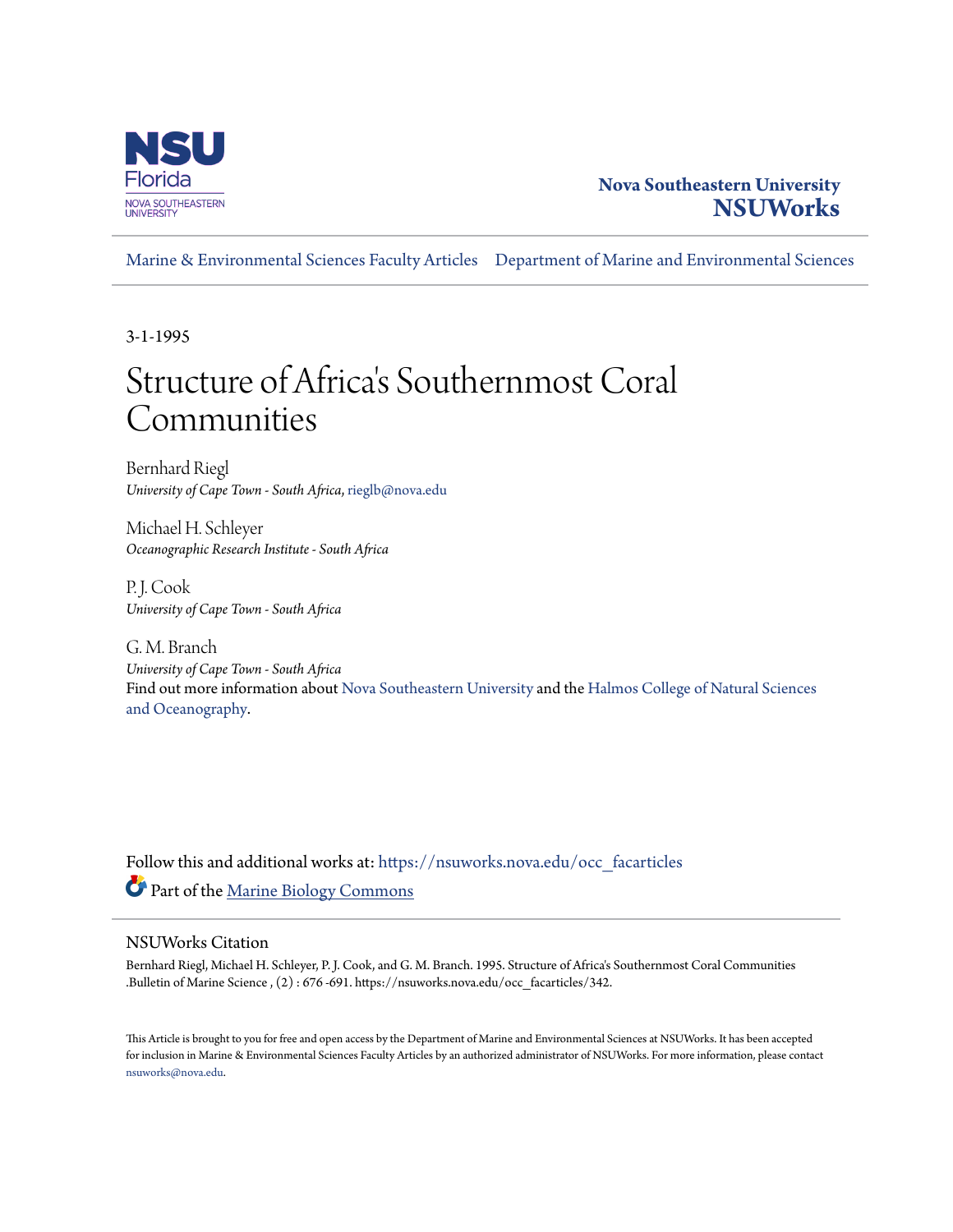## STRUCTURE OF AFRICA'S SOUTHERNMOST CORAL COMMUNITIES

### *B. Riegl, M. H. Schleyer, P. J. Cook and* G. *M, Branch*

#### ABSTRACT

The structure of Africa's southernmost coral communities, which grow on submerged fossil dune and beachroek systems and do not form true coral reefs, was quantitatively investigated by means of line transects and phototransects, None of the typical geomorphological reefzones such as lagoons, reef crests or reef slopes were developed, A uniform community structure, differentiated only into two major community-types with three subcommunities, was found, Shallow reefs were dominated by alcyonaceans and differed from scleractinian dominated deep reefs, A high proportion of aleyonaceans was found in shallow communities (40-60%). Subcommunities. which were found on most reefs, were an alcyonacean dominated "reef-top" community in areas of low sedimentation, dominated by the genera *Sinu laria* and *Lobophytum*, and a scleractinian dominated "gully" community (predominantly *Montipora* and *Faviidae),* in areas of high sedimentation. A deep sponge-dominated subcommunity existed on the deepest outcrops. The lower limit for most coral growth was between 35 and 40 m.

The southernmost reef coral communities on the African continental coast are situated along the Maputaland coastline in northern Natal, South Africa, at *2rSO'S.* This rates them among the southernmost true reef coral communities found anywhere in the world (the southernmost being at Lord Howe Island, off Australia at 31°33'S).

The substrata are not true coral reefs but fossilized and submerged dune and beachrock systems (Ramsey and Mason, 1990). The reefs do not reach the surface and lack most geomorphological traits typical of true coral reefs, which normally lead to differentiation of coral communities (Stoddart, 1969; Loya, 1972; Done, 1982; Sheppard, 1982). None of the usual features (lagoons, reef crests or steep reef slopes) are developed, thus resulting in relatively homogenous topographic conditions over most of the hard bottom area covered by corals. The major topographical features are gullies and associated small drop-offs, perpendicular to the dominant direction of the swells.

Both the geographical location of these reefs and the rather unusual geomorphological setting make an analysis of their coral communities worthwhile. No quantitative information about coral community structure is yet available.

This study provides information about 1) coral cover and abundance, 2) community differentiation on a macro (inter-reef) and micro (within-reef) scale and 3) within and between reef diversity (4) the major environmental factors influencing these southernmost coral communities in Africa.

#### MATERIAL AND METHODS

Data were collected using the line transect method with continuous transect recording (Loya, 1978), combined with phototransects. The ideal length of the transects was tested prior to sampling by means of a species-per-area curve (Loya, 1978) and resulted in an ideal transect length of 10 m. Due to the large and morphologically uniform area covered by corals, several randomly chosen sample sites were investigated per reef. At each sample site a series of 10 parallel transects with a spacing of I m was recorded. Depth of transects varied between 9 and 35 m. Five to seven sample sites per reef were surveyed in the Central and Southern Reef Complexes, one in the Northern Reef Complex. Phototransects, covering areas of  $4 \times 10$  m each, were also taken, from which it was possible to gain further line-transect information. The scale of the photographs was determined using markings on a transect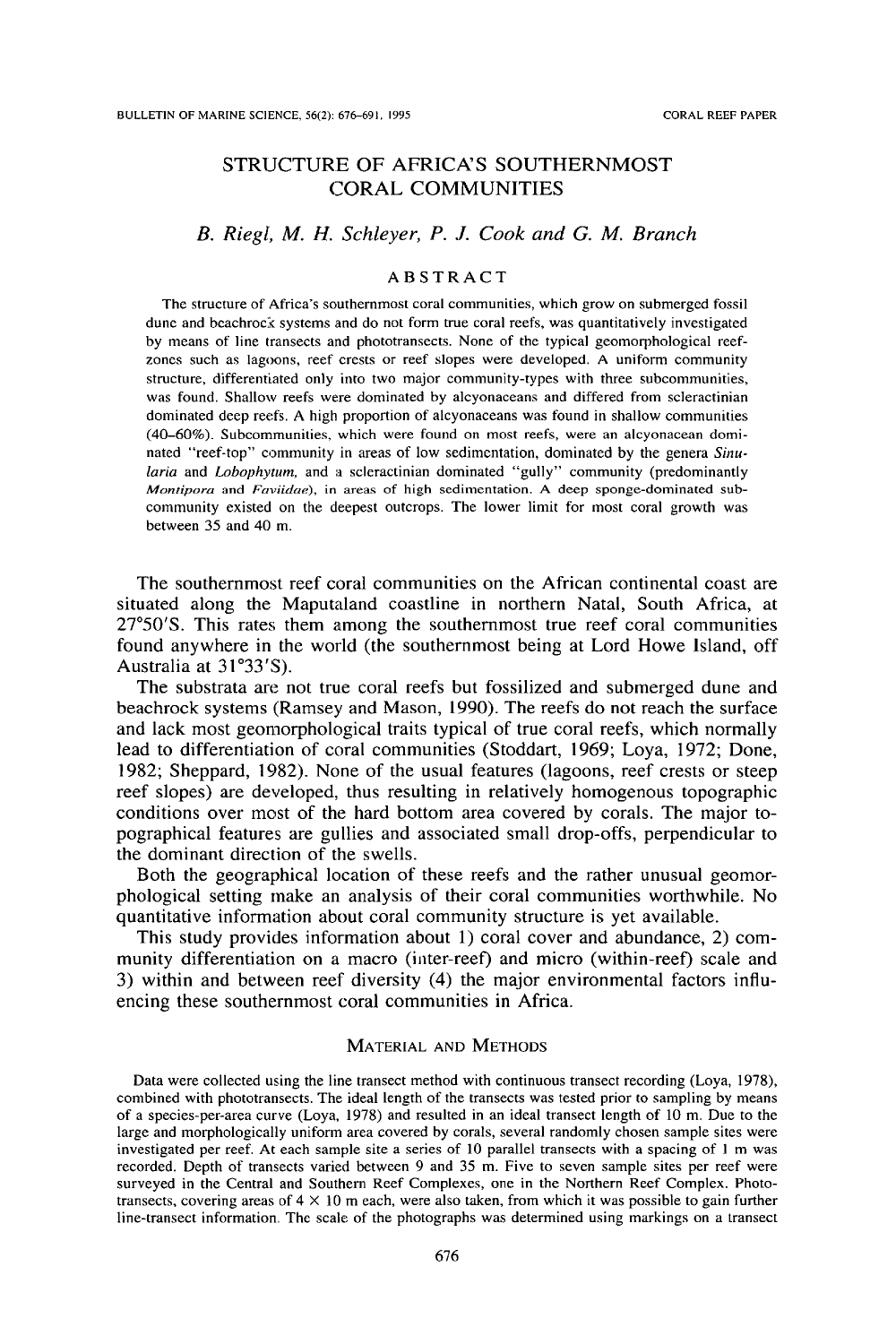

Figure I. Explanation of terms used to describe the position of transects on the reefs. The situation is idealized and not to scale.

line, which was visible in each photograph. Coral intercepts on the transect line were measured using a ruler, the data were then multiplied by the scale of the photographs to obtain an estimate of the actual intercept distances.

Intercepts of corals, other major invertebrate groups, such as sponges and ascidians, and sand and unoccupied rock were recorded. Unoccupied rock was defined as lacking macroalgae or invertebrates.

The position of each transect on the reefs, i.e., whether it was located on a flat horizontal area, a ridge, a drop-off, a gully-edge or inside a gully, was recorded. The terminology used is illustrated in Figure I.

One hundred seventy-one transects were recorded on five reefs (Fig. 2).

Root-root transformed data were subjected to correspondence analysis and agglomerative, hierarchical cluster analysis using the Bray-Curtis Dissimilarity Index, grouping by group average (Digby and Kempton, 1987). Then to ordination by Multidimensional scaling (MDS), using the same distance matrix as for the classification. Environmental variables were superimposed on MDS groupings to visualize their influence on species grouping (Warwick and Clarke, 1993; Agard et al., 1993). Dominant species were measured by their contribution to the average Bray-Curtis dissimilarity between groups (Ficld et aI., 1982).

The Shannon-Weaver diversity index H' (Loya, 1972; Pielou, 1975) and its evenness measure (Pielou, 1975) as well as Simpson's Alpha as a dominance measure (Brower and Zar, 1977) were used.

Sedimentation rates were measured using open topped tubes of II-cm bore, each of which projected by 15 cm from rectangular vinyl containers ( $20 \times 10$  cm) that served to accumulate sediments settling in the tube. Suspended sediment in the water was sampled with 5-liter sampler bottles with simultaneously closing lids on both ends.

*Study Area.-Coral* communities grow on submerged fossil dune or beachrock systems (Ramsey and Mason, 1990) from about 100 to 1,000 m off-shore. The topography of the reefs is mostly flat, with numerous gullies and occasional drop-offs of rarely more than 6 m (Fig. 2, Ramsey and Mason, 1990). The area covered by these outcrops varies from a few hundred square meters to several square kilometers.

The depth range varies from 6-10 m shallowest depth to about 35-40 m (Two-Mile Reef, Red Sands Reef). The average slope of the dune face is less than 5°. Flat dunes and deep beachrock outcrops (Four-Mile Reef, Kosi Reef) occur between 18 and 24 m; shallow beachrock platforms (Nine-Mile Reef) between 6 and 18 m with a steep drop-off between 12 and 18 m parallel to the shoreline.

The outcrops were separated into (1) higher-lying, largely sediment free areas, (2) shallow gullies and depressions with little resident sediment but high debris and sediment movement in heavy seas, and (3) deep gullies with large amounts of resident sediment.

The Maputaland coastline is exposed to open oceanic swells of the SW Indian Ocean. Tidal range is between I m at neaps and 2 m at spring tides (Schumann and Orren, 1980).

#### **RESULTS**

*Space Utilization, Diversity and Between-reef Dijferentiation.-Scleractinia* occupied slightly more space than Alcyonacea (Table 1); together they dominated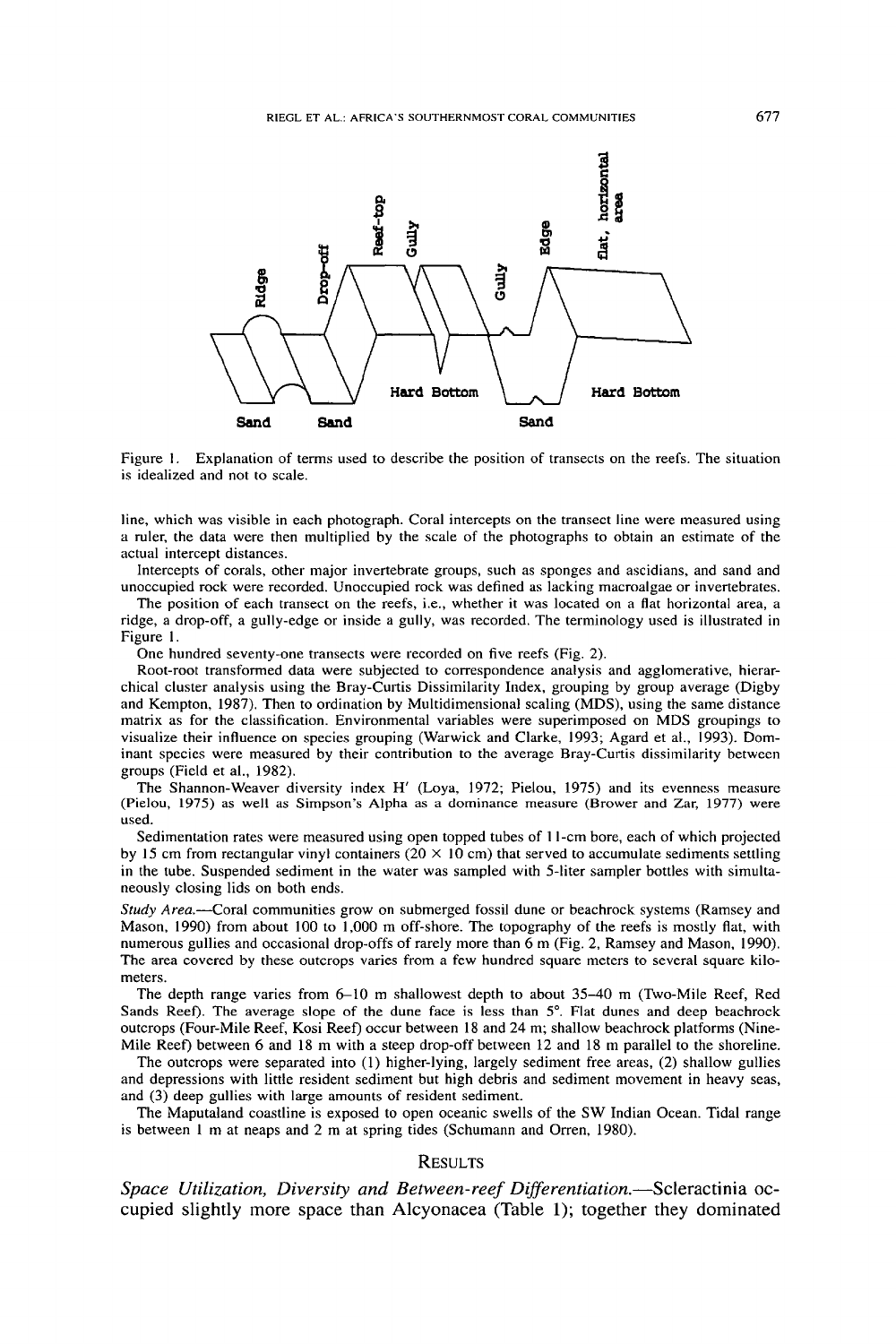

Figure 2. Location of the Maputaland reef complexes in northern Natal, South Africa. Community analysis was performed on selected reefs indicated by their local name. "n" is the number of transects taken on the reefs.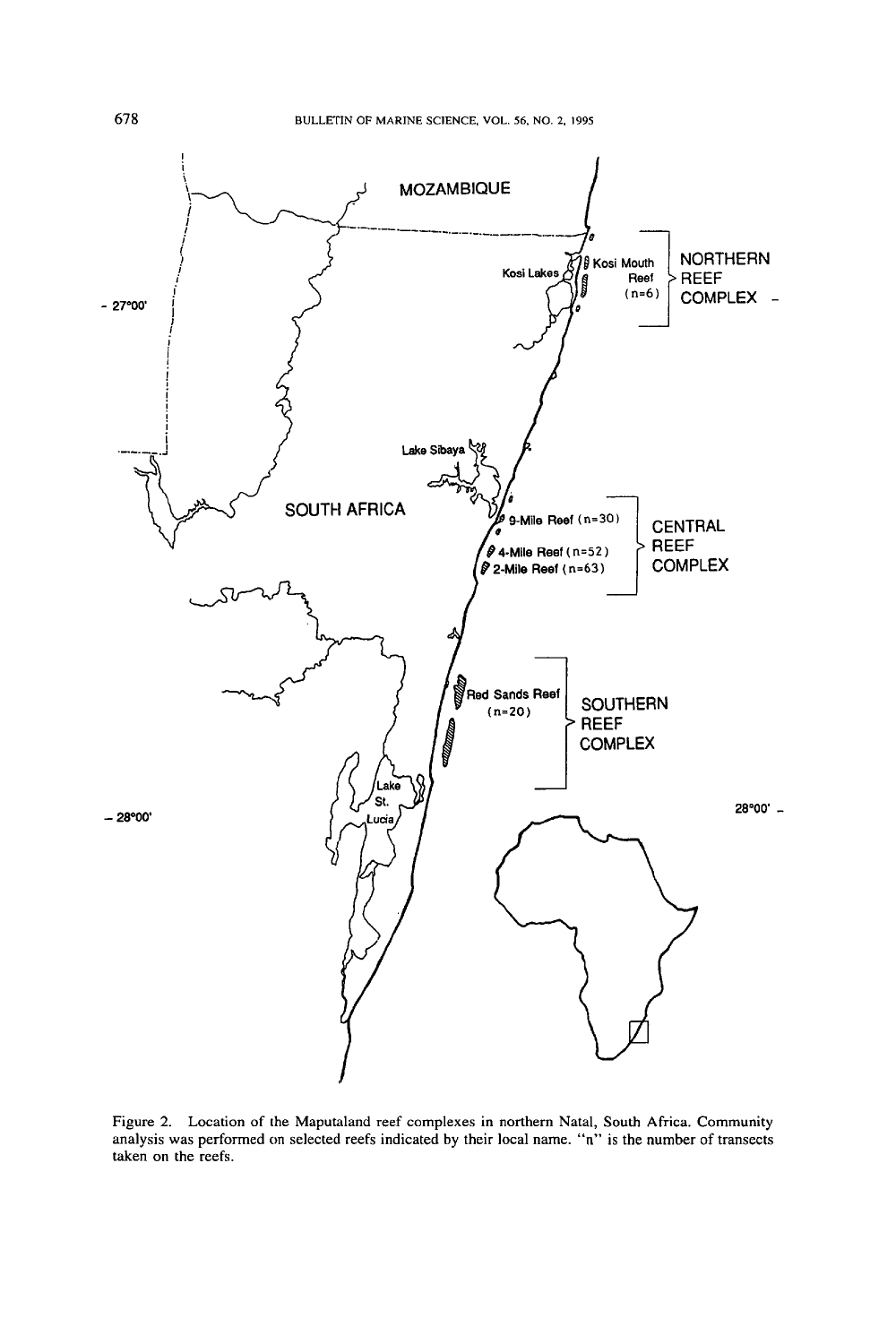Table 1. Space utilisation by the major invertebrate categories on the Maputaland reef complexes expressed as percent share of total living animal coverage as calculated from intercepts on the line transects

|                  | Total                                                                                      | Kosi                        | 9-Mile                                                                                          | 4-Mile | 2-Mile                                                   | Red Sands |
|------------------|--------------------------------------------------------------------------------------------|-----------------------------|-------------------------------------------------------------------------------------------------|--------|----------------------------------------------------------|-----------|
|                  | Alcyonacea 41.8 ± 7.8 35.3 ± 20.3 54.1 ± 27.9 34.8 ± 15.9 43.1 ± 23.2 41.7 ± 18.1          |                             |                                                                                                 |        |                                                          |           |
| Scleractinia     |                                                                                            |                             | $50.5 \pm 11.5$ 62.1 $\pm$ 19.2 38.6 $\pm$ 24.1 63.4 $\pm$ 17.1 45.1 $\pm$ 21.3 43.2 $\pm$ 16.5 |        |                                                          |           |
| Sponges          | $5.7 \pm 4.8$ 0.08 $\pm$ 1.60 5.6 $\pm$ 11.1 1.7 $\pm$ 2.9 10.0 $\pm$ 17.9 10.9 $\pm$ 14.0 |                             |                                                                                                 |        |                                                          |           |
| <b>Ascidians</b> |                                                                                            | $3.7 \pm 3.9$ 1.7 $\pm$ 2.8 |                                                                                                 |        | $1.9 \pm 6.6$ $0.03 \pm 0.2$ $2.1 \pm 4.5$ $3.7 \pm 6.5$ |           |
| Total cover      |                                                                                            |                             | $57.4 \pm 14.8$ 76.3 $\pm$ 8.1 53.6 $\pm$ 19.6 67.9 $\pm$ 20.8 50.3 $\pm$ 22.6 38.9 $\pm$ 13.2  |        |                                                          |           |

most benthic communities. Among the scleractinia the Acroporidae covered most space overall (16.2%), followed by the Faviidae (13.8% of total scleractinian coverage, Table 2). Among the soft-corals *Lobophytum* (20.6%) and *Sinularia* (16.3%) were dominant (Table 2).

Correspondence analysis of all transects showed a clear differentiation into two groups which showed considerable overlap (Fig. 3).

A clear tendency for separation of transects obtained from deep, flat reefs between 18 and 24 m (Four-Mile Reef, Kosi Mouth Reef) and reefs with a greater depth gradient from 6 to 34 m (Red Sands Reef, Two-Mile Reef, Nine-Mile Reef) was apparent.

The horizontal axis 1 represented the ratio of scleractinian to alcyonacean coverage (scleractinian dominance on the negative axis, alcyonacean dominance on the positive axis), axis 2 represented the non-coral component (e.g., increasing sponge, ascidian and sea-fan coverage along the positive axis). Reefs separated well along these axes (Fig. 3), which is also illustrated by Tables 1 and 2.

The most diverse coral community was encountered on Four-Mile Reef  $(H' =$ 2.24  $\pm$  0.36) followed by Red Sands Reef (H' = 2.14  $\pm$  0.25) and Kosi Bay Reef (H' =  $2.11 \pm 0.36$ ). The least diverse communities were found on Two-Mile and Nine-Mile Reefs (H' = 2.01  $\pm$  0.36, H' = 2.01  $\pm$  0.33 respectively). Diversity differences between the reefs were significant (ANOVA,  $F = 4.13$ , df: 4, 165,  $P = 0.032$ ).

As reef type appeared to be an important differentiation factor for community structure, one representative area for each reef type was sampled **in** detail **in** the Central Reef Complex and evaluated separately.

*Within-community Differentiation-the Deep Outcrops.-Representative* areas for this substratum type were sampled at Four-Mile Reef.

Scleractinians of the genera *Acropora* and *Montipora* were dominant (Tables 1, 2).

Classification of transects gave four distinct groups (Fig. 4). The dominant

Table 2. Space utilisation by the major scleractinian and alcyonacean families and genera on the Maputaland reef complexes expressed as percent share in total living coverage calculated from intercepts on the line transects

|            | Total | Kosi    | 9-Mile | 4-Mile | 2-Mile   | Red Sands |
|------------|-------|---------|--------|--------|----------|-----------|
| Acropora   | 35.1% | $9.9\%$ | 25.2%  | 25.2%  | 6.2%     | 4.9%      |
| Montipora  | 5.8%  | 3.5%    | 7.6%   | 7.6%   | 9.7%     | 2.6%      |
| Faviidae   | 9.2%  | 15.4%   | 15.1%  | 15.1%  | $12.1\%$ | $17.2\%$  |
| Sinularia  | 5.3%  | 25.8%   | 11.8%  | 11.8%  | 27.7%    | 11.1%     |
| Lobophytum | 27.7% | 23.3%   | 13.6%  | 13.6%  | 16.7%    | 21.8%     |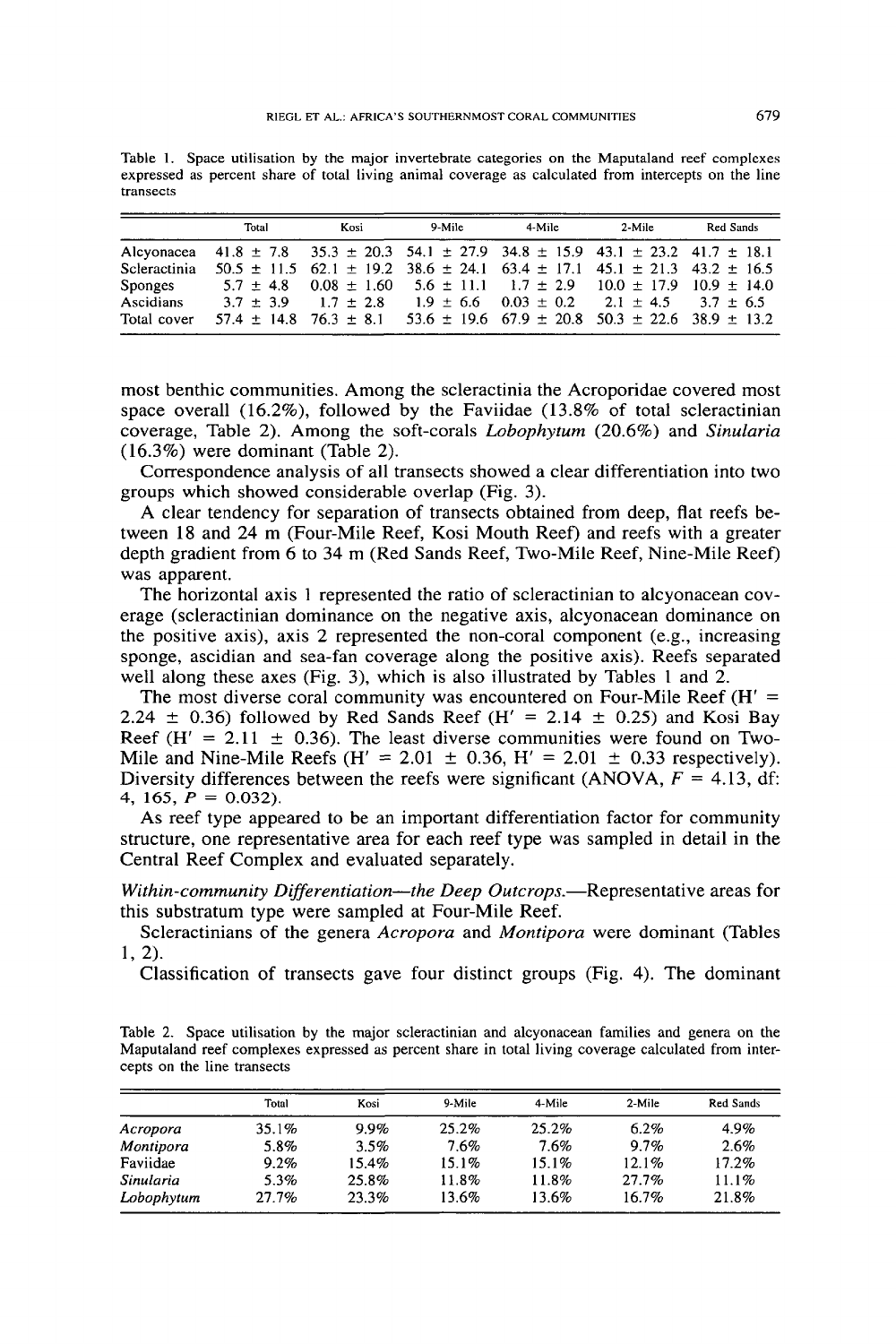

Axis 1 (39 %)

Figure 3. Ordination by correspondence analysis of all transects obtained from five reef sites in Northern Natal. Two distinct clusters are formed, suggesting two different community types.

species as well as the species responsible for the separation of clusters are given in Table 3. No species could be counted as a "perfect indicator," i.e., being exclusive to only one cluster (Field et aL, 1982). Ordination by MDS (Fig. 5) gave essentially the same results as the classification.

Superimposing environmental variables onto the ordination plot (Fig. 6a-e) illustrated the most important substratum and environmental factors.

Group A was dominated by scleractinians. The dominant corals were *Acropora clathrata* forming solid, tabular or vasiform plates of up to 1.5-m diameter, and *Acropora austera* with an open arborescent branching pattern, forming monospecific thickets up to several meters in diameter. The horizontal projection of the platelike *A. clathrata* colonies on the transect line frequently formed a canopy over adjacent colonies thus creating areas of greater than 100% surface cover. Group A comprised transects from horizontal, flat parts of the reef (Fig. 6d) with high coral coverage (Table 3, Fig. 6a–e), low diversity and evenness and high dominance (Table 4), which gave a clear picture of the importance of the dominant species.

Group B showed mixed dominance by alcyonaceans and scleractinians, with alcyonaceans being slightly more important (genera *Sarcophytum, Lobophyton,*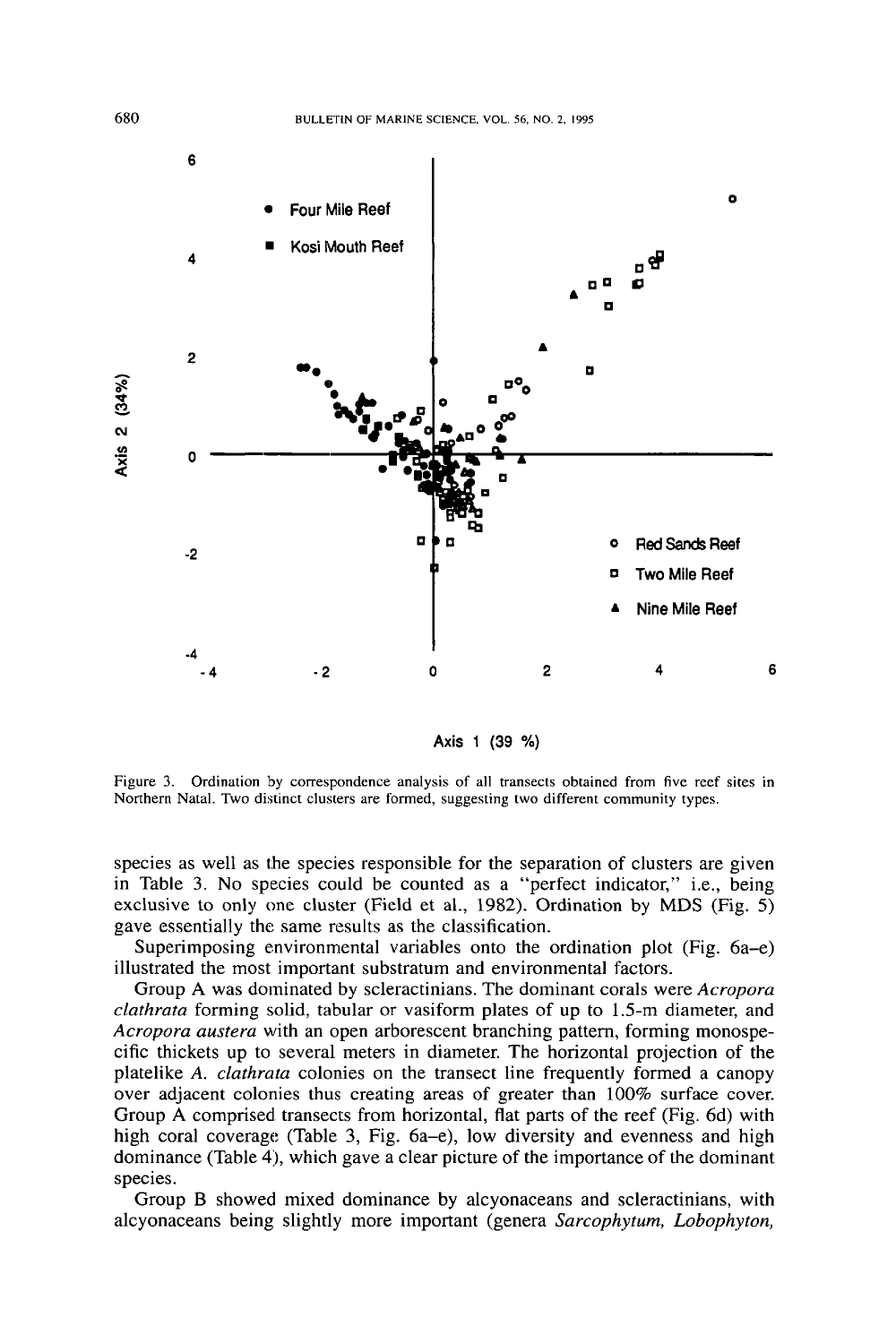

Figure 4. Differentiation of the coral community on the deep outcrops (Four-Mile Reef) as obtained by classification of quantitative data of all transects. Four main groups (A-D) were distinguished at an arbitrary similarity level of 31% (y-axis). Species responsible for within-group similarity and between-group dissimilarity are given in Table 4. Transects are coded, characterizing their position on the reef. H = flat, horizontal area,  $G =$  gully,  $E =$  gully-edge,  $R =$  ridge, the number stands for depth in meters (H22: transect from horizontal area, 22-m depth).

*Sinularia),* Of all groups, B and A were the most similar (average dissimilarity = 69.8%), and shared one of the indicator species, the scleractinian *A. austera* (Table 3). Group B was also a community of the flat, horizontal parts of the reef (Fig, 6d) with high coral cover, diversity and evenness, coupled with low dominance (Table 4), which indicated a very heterogeneous community.

Group C was more scleractinian dominated than any other cluster, some of its scleractinian indicators being uncommon or absent in all the other samples (e.g., *Montipora danae, M. tuberculosa,* Table 3). There was still a strong alcyonacean component *(Lobophytum venustum, Sinularia).* This community was restricted to the periphery of flat, horizontal areas of the reef and gully edges (Fig. 6d), with less coral coverage than the other groups. It was the most diverse group with highest evenness and lowest dominance (Table 4).

Group D was strongly alcyonacean dominated (Table 3). It was from the flat, horizontal areas of the reef (Fig. 6d) with high coral coverage, high diversity and evenness coupled with low dominance (Table 4),

The remaining transects, which did not fall within any distinct cluster, were all situated in gullies. They are loosely referred to as a "gully-subcommunity." They had the highest dissimilarity to all other groups and were also dissimilar to one another. All of them had low coral coverage ( $\bar{x} = 21.3 \pm 7.4\%$ , Fig. 6a), little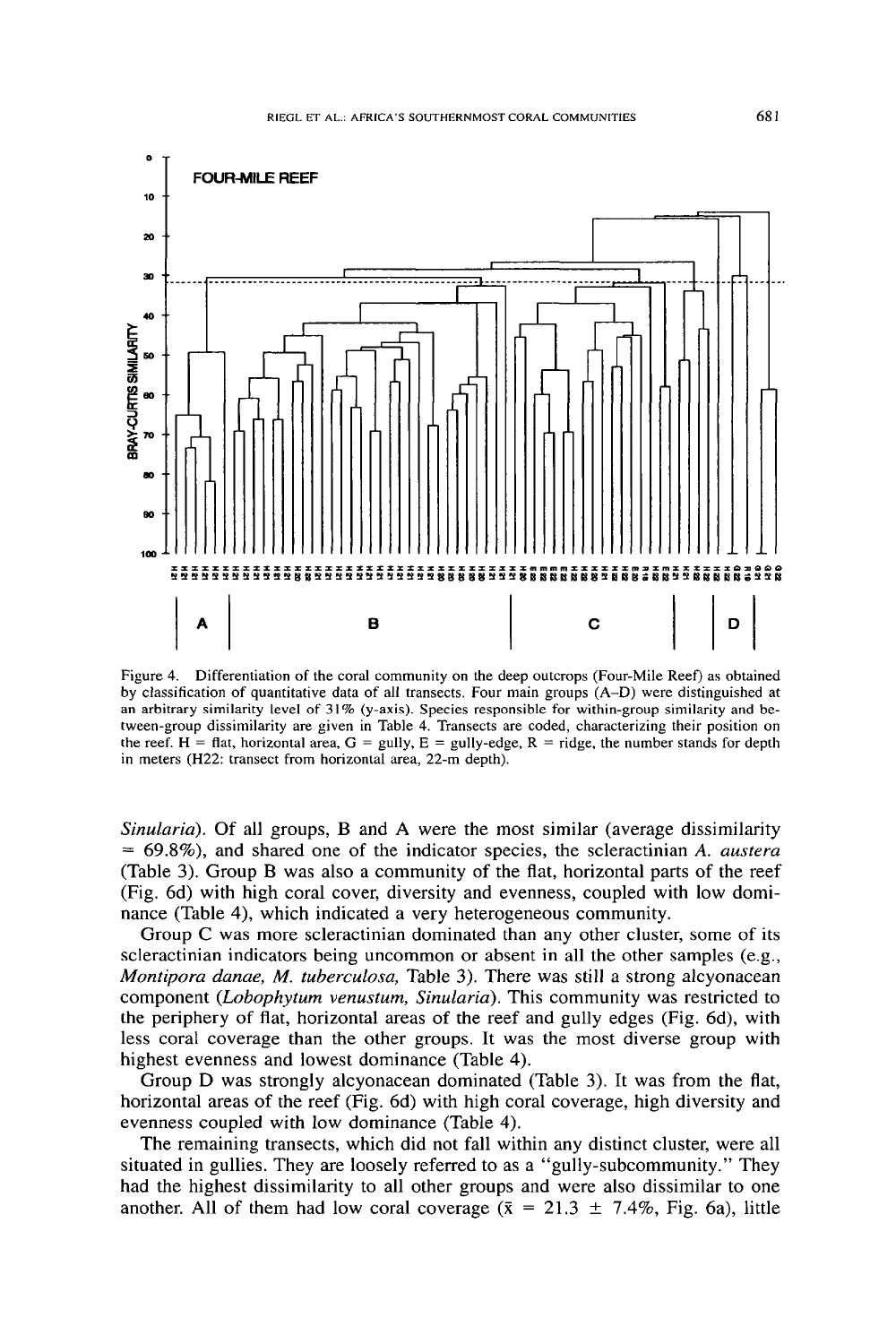|                                             |       | Four-Mile Reef |                                     |       |
|---------------------------------------------|-------|----------------|-------------------------------------|-------|
| Differences between groups A & B<br>Group A |       |                |                                     |       |
| 1) Acropora clathrata                       | 22.2% |                | 1) Stereonephthya sp.               | 6.1%  |
| 2) Acropora austera                         | 40.2% |                | 2) Oulophyllia crispa               | 11.4% |
| 3) Stereonephthya sp.                       | 53.8% |                | 3) Sarcophyton spp.                 | 16.4% |
| 4) Oulophyllia crispa                       | 66.2% |                | 4) Acropora clathrata               | 21.4% |
| 5) Lobophytum sp. 4                         | 76.3% |                | 5) Acropora tenuis                  | 25.5% |
| Group B                                     |       |                | Differences between groups $B \& C$ |       |
| 1) Sarcophyton spp.                         | 17.5% |                | 1) Acropora tenuis                  | 3.6%  |
| 2) Lobophytum venustum                      | 27.3% |                | 2) Acropora austera                 | 7.3%  |
| 3) Acropora tenuis                          | 34.9% |                | 3) Sarcophyton spp.                 | 10.8% |
| 4) Acropora clathrata                       | 42.2% |                | 4) Favites pentagona                | 14.3% |
| 5) Sinularia gyrosa                         | 49.4% |                | 5) Acropora clathrata               | 17.6% |
| Group C                                     |       |                | Differences between groups A & C    |       |
| 1) Favites pentagona                        | 11.4% |                | 1) Acropora austera                 | 6.2%  |
| 2) Lobophytum venustum                      | 20.5% |                | 2) Stereonephthya sp.               | 11.1% |
| 3) Montipora danae                          | 27.4% |                | 3) Acropora clathrata               | 15.6% |
| 4) Montipora tuberculosa                    | 33.7% |                | 4) Favites pentagona                | 19.6% |
| 5) Sinularia gyrosa                         | 39.7% |                | 5) Lobophytum sp. 4                 | 23.5% |
| Group D                                     |       |                | Differences between groups A & D    |       |
| 1) Lobophytum patulum                       | 18.3% |                | 1) Acropora austera                 | 7.7%  |
| 2) Sarcophyton spp.                         | 35.9% |                | 2) Acropora clathrata               | 12.9% |
| 3) Lobophytum sp. 4                         | 47.6% |                | 3) Stereonephthya sp.               | 18.6% |
| 4) Lobophytum depressum                     | 56.4% |                | 4) Oulophyllia crispa               | 22.8% |
| 5) Echinophyllia aspera                     | 64.6% |                | 5) Sarcophyton spp.                 | 26.9% |
| Differences between groups $B \& D$         |       |                | Difference between groups $C & D$   |       |
| 1) Lobophytum venustum                      | 4.1%  |                | 1) Lobophytum patulum               | 4.5%  |
| 2) Lobophytum patulum                       | 7.9%  |                | 2) Lobophytum sp. 4                 | 8.9%  |
| 3) Lobophytum sp. 4                         | 11.7% |                | 3) Lobophytum venustum              | 12.7% |
| 4) Acropora tenuis                          | 15.4% |                | 4) Montipora danae                  | 15.9% |
| 5) Acropora austera                         | 19.1% |                | 5) Sarcophyton spp.                 | 19.1% |

Table 3. Species causing within group similarity and between group dissimilarity in the coral community on Four-Mile Reef. Species are listed in descending order according to their contribution to average Bray-Curtis similarity within groups or dissimilarity between groups, The numbers are cumulative values for contribution to average Bray-Curtis similarity or dissimilarity.

free rock ( $\bar{x}$  = 13.3  $\pm$  8.81%, Fig. 6b), but high percentages of sand cover ( $\bar{x}$  = 63.5  $\pm$  17.84, Fig. 6c).

All the mentioned subcommunities occupied the same depth range (between 18 and 24 m). Depth therefore had no influence on coral community differentiation (Fig. 6e).

The subcommunities tended to intergrade to a certain extent, with the "gully subcommunity" being particularly ill-defined. Nevertheless, a typical pattern of *Acropora* dominated flat parts (either by branching *A. austera* or tabular *A. clathrata),* which intergraded with *Sarcophyton* dominated areas and markedly different edge and gully areas, dominated by *Montipora* and *Lobophytum,* emerged.

*Within-community Differentiation-the Fossil Dunes.-While* the deep outcrops generally lacked a depth stratification, this was not the case on the large fossil dunes, which were sampled at Two-Mile Reef.

The clusters shown in the dendrograms in Figure 7 and the MDS plot in Figure 8 were identical. Dominant species in each cluster and species responsible for the differentiation of clusters are given in Table 5.

The subcommunity in cluster A was characterized by sponges, sea fans of the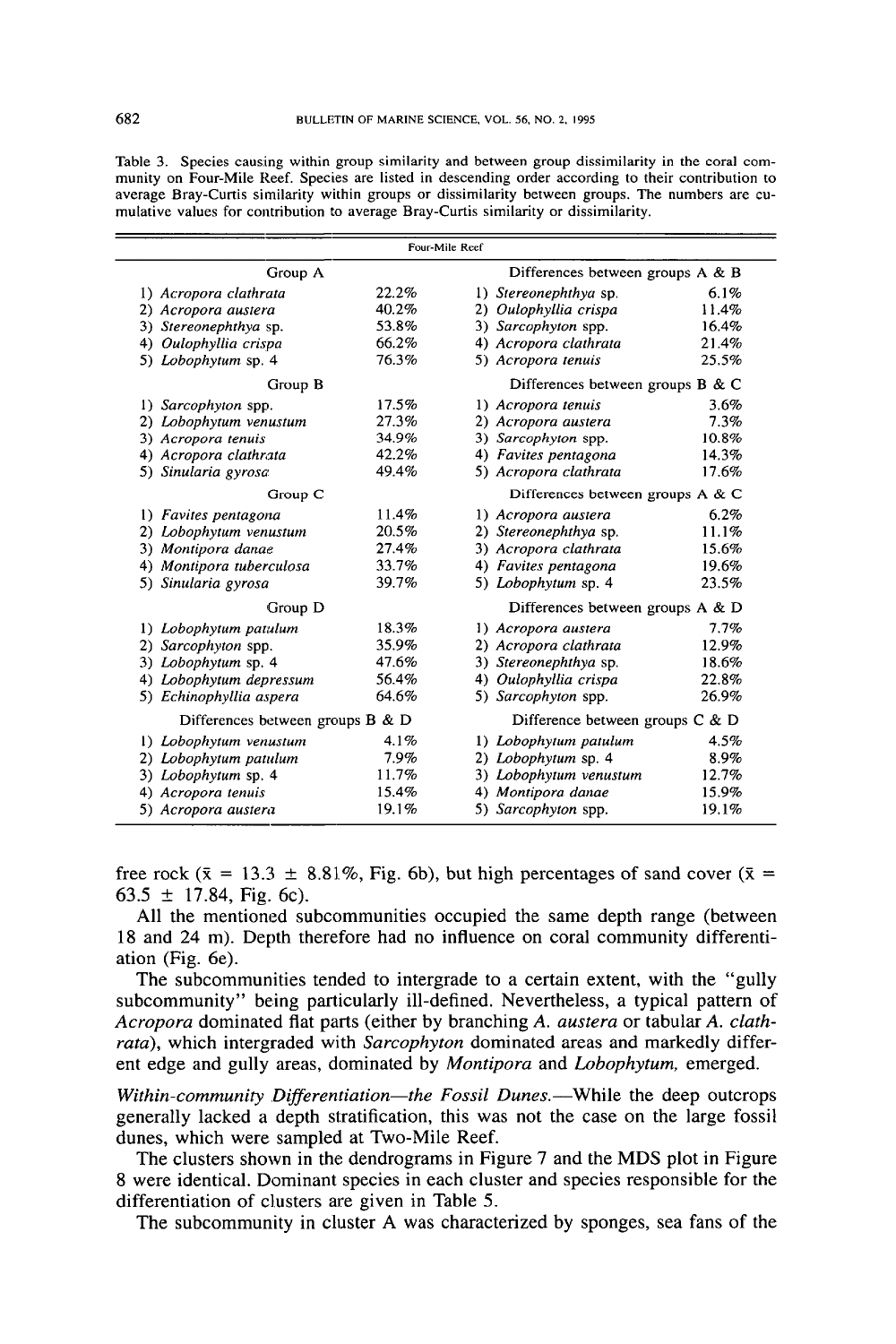

Figure 5. Ordination of the Four-Mile Reef transects in two dimensions using multi-dimensional scaling on the same similarity matrix as Figure 4. The groups obtained by the dendrogram were superimposed onto the ordination plot by encircling each cluster of transects.

genus *Acabaria* and various ascidians. Sponges were the dominant community members, occupying 20–70% of the total living coverage. Living cover in each transect was generally very low (18-28%) as was diversity and evenness, but dominance was high (Table 6). This subcommunity was typically only found in depths greater than 25 m (Fig. ge). Some sc1eractinians, such as *Podabacia crustacea* and *Diaseris distorta,* were only recorded in this subcommunity. Other typical corals of the deep association were *Coscinaraea monile* and *Oulophyllia crispa.* Sea fans of the genus *Acabaria* as well as whip corals *(Ellisellidae* sp.) were common.

In depths less than 20 m the coral community followed the differentiation of the substratum into flat areas and gullies as could be seen in the overlay of substratum characteristics over the MDS plot (Fig. 9). Cluster A comprised only transects from flat horizontal, deep areas with uniform, moderate percentage of sand on the substratum. Clusters B and C were from the shallower areas of the reefs, with less uniform percentage of sand but higher living coverage (Fig. 9a-e).

Cluster B was dominated by a1cyonarians *(Sinularia leptoclados,* S. *dura, Lobophytum venustum* and *L. patulum).* Overall, *Sinularia* was the dominant genus. Space utilization by scleractinians and alcyonaceans did not differ significantly (*t*-test,  $P < 0.05$ ) and total living coverage was relatively low (Table 6). Diversity and evenness were the highest of the three transects groupings, dominance was the lowest (Table 6).

Cluster C comprised transects from gullies and gully-edges (Fig. 9d). Average Bray-Curtis similarity within the group was 31.5%. Scleractinians occupied significantly more space than alcyonaceans  $(t$ -test,  $P < 0.05$ ), a clear dominance, however, was not observed. The dominant species were the a1cyonaceans *Lo-*

683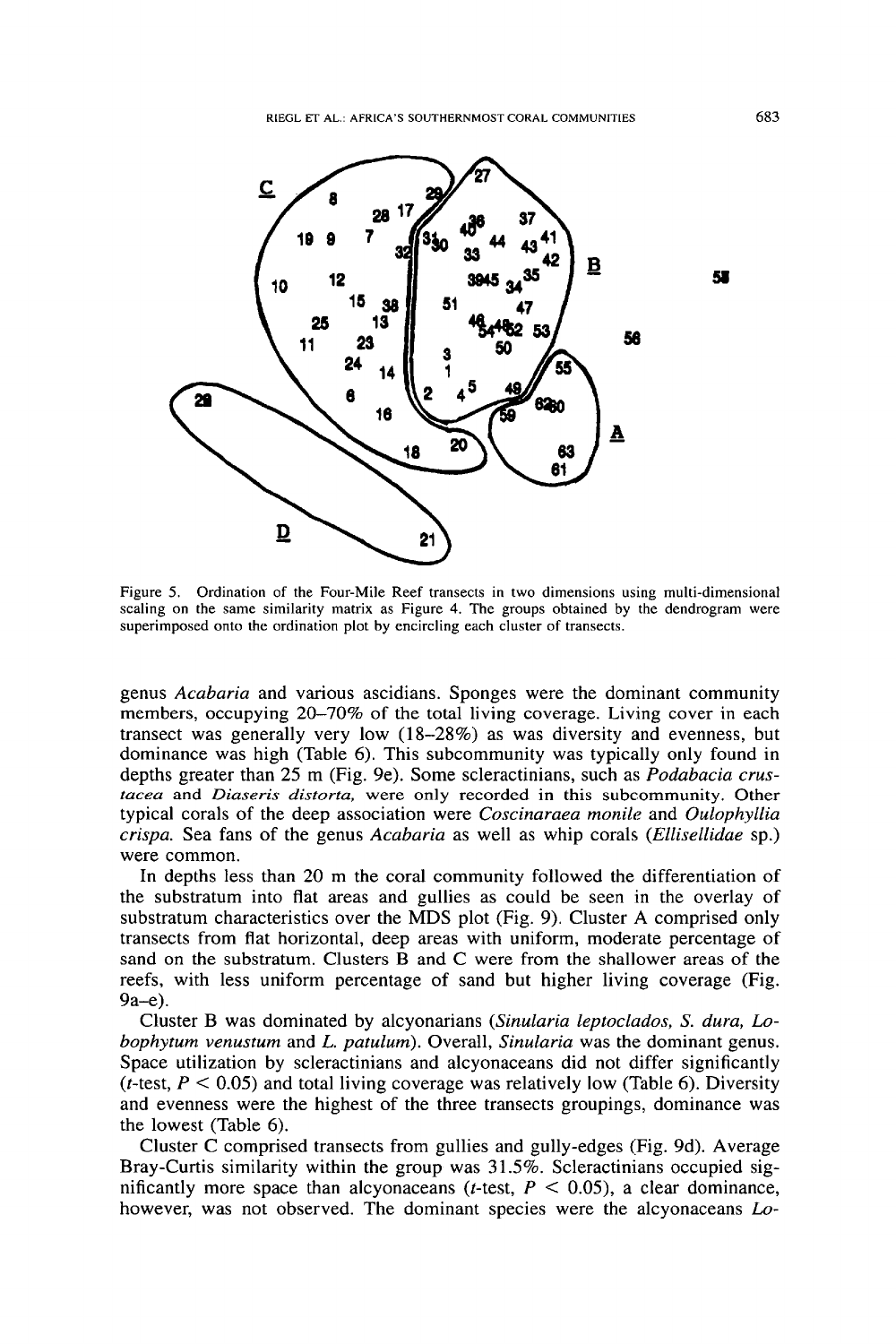

Figure 6. Relation of transect groups to general community and substrate characteristics. The clusters in the MDS plots are the same as in Figure 5. At each sample point a) the hexagons are proportional in diameter to average coral coverage. b) Circles proportional in diameter to the proportion of unoccupied hard substratum. c) Circle diameter proportional to the proportion of sand in each transect. d) Relation of groups to topography: Each line length symbolizes a particular geomorphological area from which the samples were taken. e) line lengths indicate the depth of each sample.

*bophytum patulum, L. depressum* and *Sinularia dura* and the scleractinians *Favites pentagona* and *Montipora tuberculosa.* All these species were also typical in the "gully-cluster" on Four-Mile Reef. The group was characterized by relatively low coral coverage and the highest percentage of sand in any subcommunity on Two-Mile Reef (Table 6, Fig. 9c). Within sandy gullies corals were limited to the often strongly sloping or near vertical walls or to hard substratum projecting above the sand. Diversity and evenness were high, dominance low (Table 6).

The coral community was thus divisible in shallow areas (6-25 m) into a "reeftop subcommunity'" (dominated by alcyonaceans of the genera *Sinularia* and *Lobophytum)* a gully-subcommunity (dominated by alcyonaceans of the genus *Lobophytum* and scleractinia of the genera *Montipora* and *Favites)* and a "deep-reef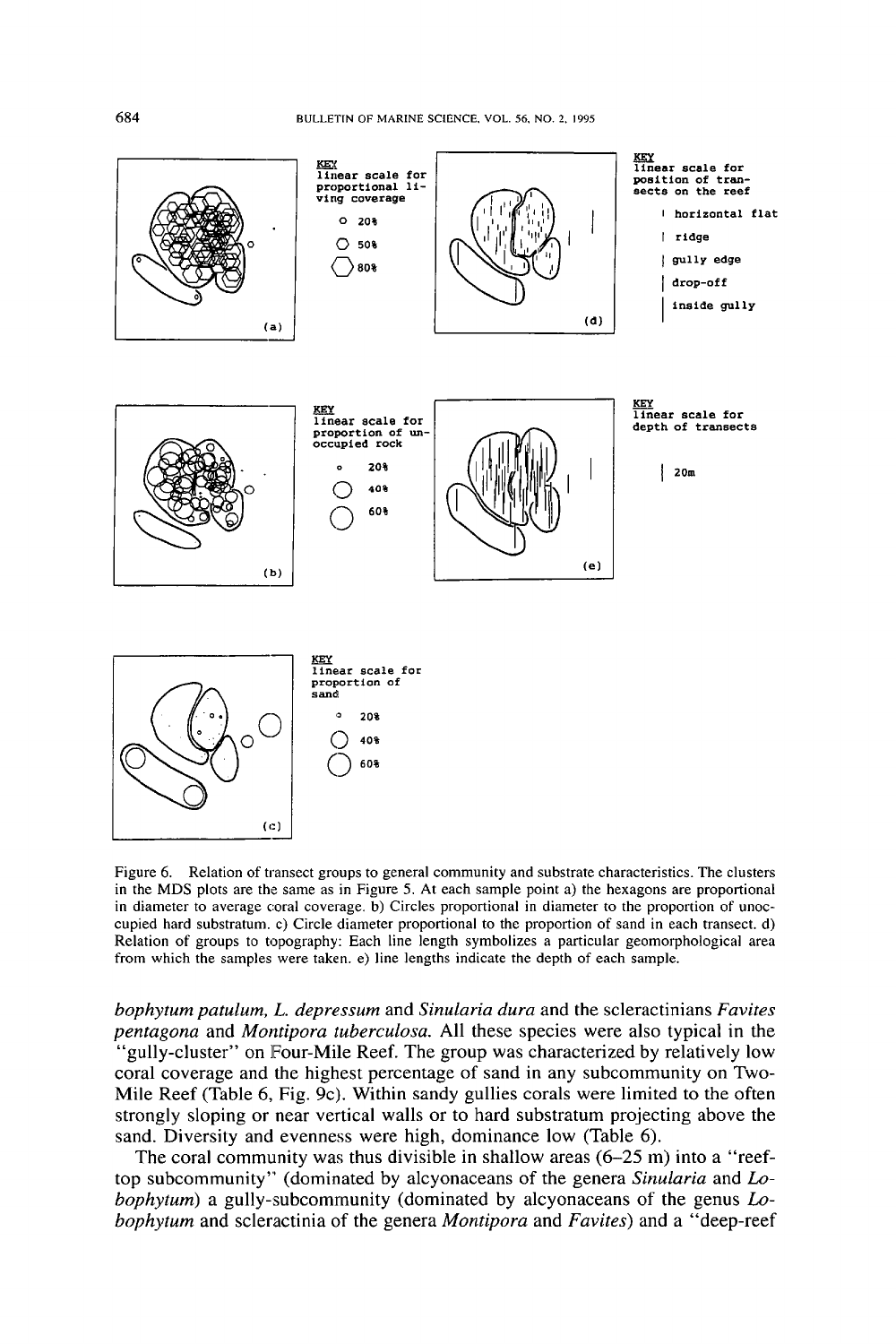|                      | Four-Mile Reef  |                 |                  |                 |
|----------------------|-----------------|-----------------|------------------|-----------------|
|                      | Group A         | Group B         | Group C          | Group D         |
| Diversity            | $1.69 \pm 0.22$ | $2.29 \pm 0.22$ | $2.49 \pm 0.19$  | $2.30 \pm 0.12$ |
| Evenness             | $0.39 + 0.05$   | $0.53 \pm 0.04$ | $0.57 \pm 0.04$  | $0.53 \pm 0.02$ |
| Dominance            | $0.25 \pm 0.08$ | $0.13 \pm 0.03$ | $0.10 \pm 0.02$  | $0.12 \pm 0.03$ |
| % Scleractinia       | $63.2 \pm 9.41$ | $60.7 + 16.1$   | $66.5 \pm 16.9$  | $56.2 \pm 5.85$ |
| % Alcyonaria         | $27.6 \pm 8.38$ | $37.4 \pm 15.1$ | $32.3 \pm 315.5$ | $43.7 \pm 5.85$ |
| % Porifera           | $9.2 \pm 10.7$  | $1.88 + 2.98$   | $1.33 \pm 2.19$  | O               |
| % Others             | 0               | 0               | 0                | 0               |
| % Total living cover | $79.9 \pm 6.96$ | $77.5 \pm 11.5$ | $65.8 \pm 12.7$  | $66.2 \pm 14.9$ |
| % Rock               | $20.1 \pm 6.69$ | $22.1 \pm 10.9$ | $31.7 \pm 15.4$  | $31.3 \pm 10.6$ |
| % Sand               | 0               | $0.36 \pm 1.84$ | $2.52 \pm 9.76$  | 0               |

Table 4, Summary statistics characterizing the clusters obtained in Figure 3 (values are mean and standard deviation)

subcommunity" in depths greater than 25 m (dominated by sponges, ascidians and sea-fans). The *"Sinularia-Lobophytum* reef-top" subcommunity and the gully subcommunity shared the same depth range  $(8-14 \text{ m})$  with the latter occupyin less space due to its confinement to gullies.



Figure 7. Differentiation of the coral community on a typical fossil dune (Two-Mile Reef) in the Central Reef Complex, as obtained by classification of root-root transformed intercept data. Clustering algorithm was the same as in Figure 4. At an arbitrarily chosen distance of 29% similarity four main groups were distinguished, three of which were well grouped together and one very dissimilar to all others. Species responsible for within-group similarity and between-group dissimilarity are given in Table 5. Transects are coded to characterize their position on the reefs;  $\overline{R}$  = Ridge,  $\overline{G}$  = Gully,  $\overline{E}$  = Edge,  $H = flat$ , horizontal area, the number gives the depth in meters.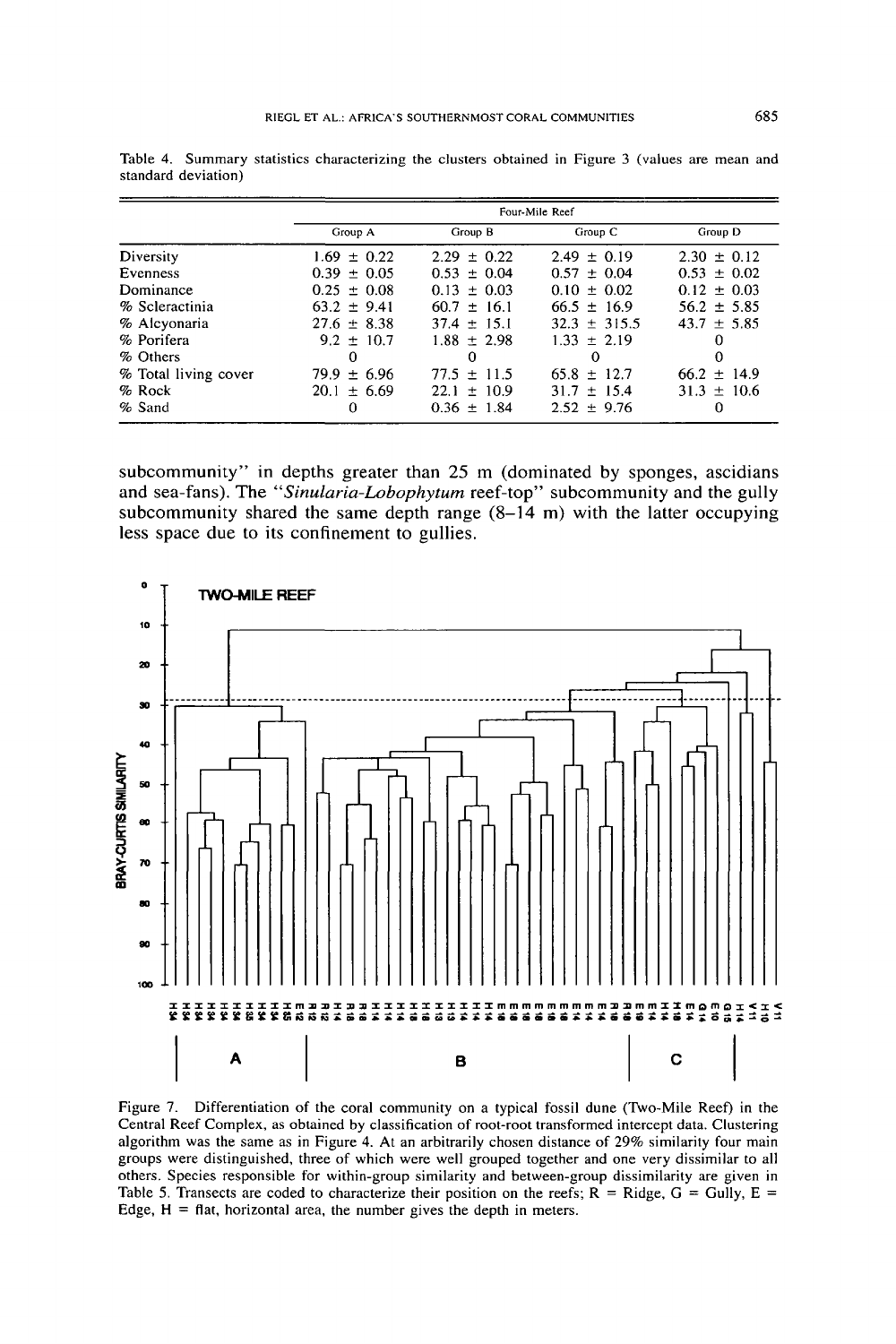BULLETIN OF MARINE SCIENCE. VOL. 56. NO.2. 1995



Figure 8. Ordination of the Two-Mile Reef transects in two dimensions using multi-dimensional scaling on the same similarity matrix as Figure 7. The groups obtained by the dendrogram were superimposed onto the ordination plot by encircling each cluster of stations.

Table 5. Species causing within-group similarity and between-group dissimilarity in the coral community on Two-Mile Reef. Species are listed in descending order according to their contribution to average Bray-Curtis similarity within groups or dissimilarity between groups (numbers are cumulative values for contribution to average Bray-Curtis similarity or dissimilarity)

| Two-Mile Reef            |       |                                     |         |  |  |  |
|--------------------------|-------|-------------------------------------|---------|--|--|--|
| Group A                  |       | Differences between groups $A \& B$ |         |  |  |  |
| 1) Sponges               | 36.4% | 1) Sinularia sp. 2                  | 6.4%    |  |  |  |
| 2) Gorgonians            | 51.4% | 2) Sponges                          | 11.5%   |  |  |  |
| 3) Ascidians             | 62.5% | 3) Lobophytum venustum              | 16.3%   |  |  |  |
| 4) Podabacia crustacea   | 72.2% | 4) Sinularia leptoclados            | 20.8%   |  |  |  |
| 5) Coscinaraea monile    | 84.3% | 5) Sinularia dura                   | 24.5%   |  |  |  |
| Group B                  |       | Differences between groups $B \& C$ |         |  |  |  |
| 1) Sinularia gyrosa      | 19.1% | 1) Montipora tuberculosa            | $4.4\%$ |  |  |  |
| 2) Lobophytum venustum   | 30.1% | 2) Sinularia gyrosa                 | 8.7%    |  |  |  |
| 3) Sinularia leptoclados | 46.7% | 3) Sinularia leptoclados            | 12.8%   |  |  |  |
| 4) Sinularia dura        | 46.7% | 4) Lobophytum venustum              | 16.5%   |  |  |  |
| 5) Sarcophyton spp.      | 54.4% | 5) Acropora clathrata               | 20.2%   |  |  |  |
| Group C                  |       | Differences between groups $A \& C$ |         |  |  |  |
| 1) Lobophytum depressum  | 16.4% | 1) Sponges                          | 6.1%    |  |  |  |
| 2) Favites pentagona     | 30.1% | 2) Montipora tuberculosa            | 11.5%   |  |  |  |
| 3) Montipora tuberculosa | 43.2% | 3) Lobophytum depressum             | 15.8%   |  |  |  |
| 4) Sinularia gyrosa      | 50.2% | 4) Sinularia gyrosa                 | 19.8%   |  |  |  |
| 5) Favia favus           | 56.8% | Gorgonians                          | 23.3%   |  |  |  |

686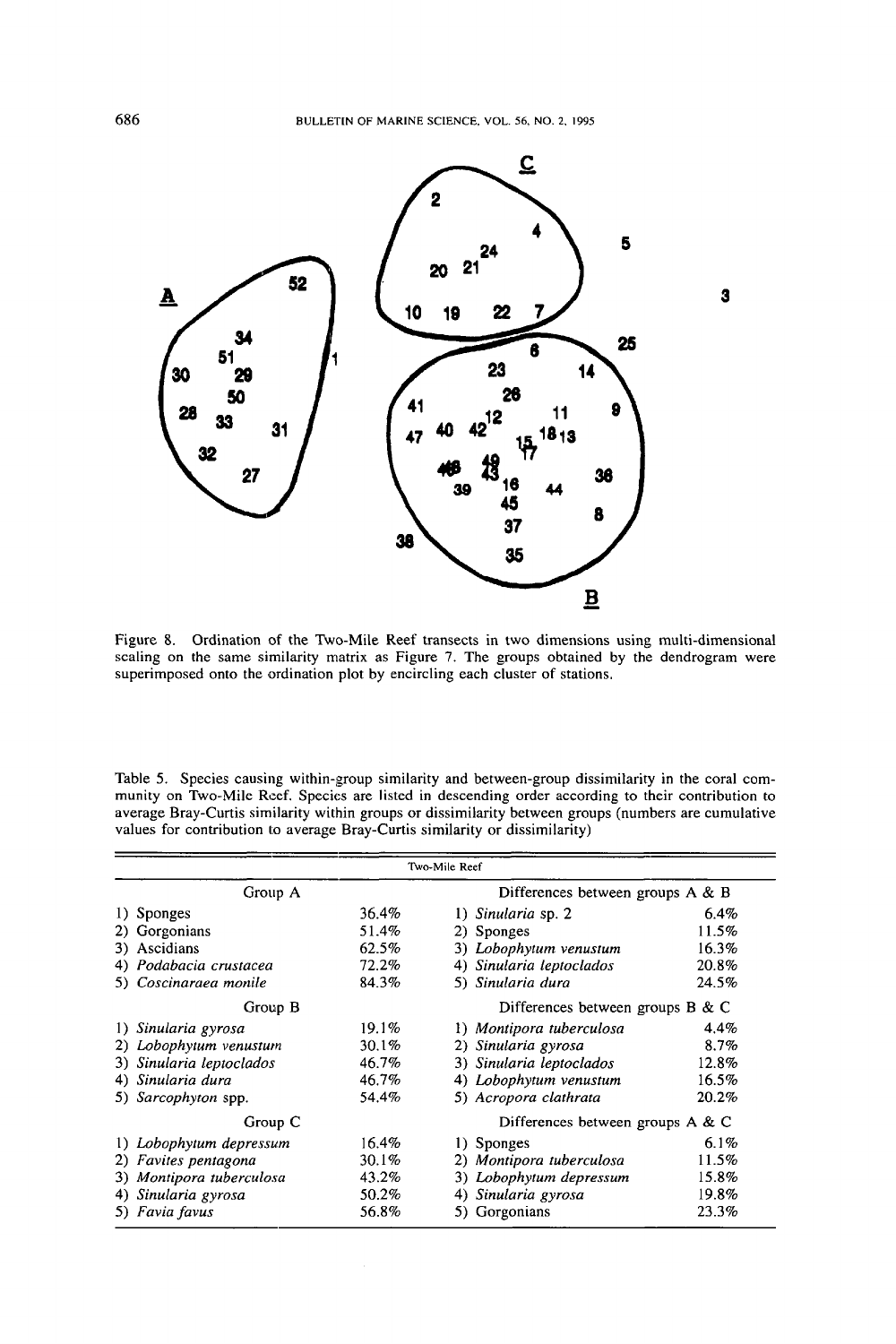|                      | Two-Mile Reef   |                 |                  |  |
|----------------------|-----------------|-----------------|------------------|--|
|                      | Group A         | Group B         | Group C          |  |
| Diversity            | $1.59 \pm 0.35$ | $2.13 \pm 0.26$ | $1.51 \pm 0.19$  |  |
| Evenness             | $0.37 \pm 0.08$ | $0.49 \pm 0.05$ | $0.35 \pm 0.04$  |  |
| Dominance            | $0.34 \pm 0.12$ | $0.16 \pm 0.05$ | $0.28 \pm 0.07$  |  |
| % Scleractinia       | $40.5 \pm 24.8$ | $55.3 \pm 17.7$ | $33.3 \pm 4.90$  |  |
| % Alcyonaria         | $14.3 + 8.44$   | $44.4 \pm 18.1$ | $28.0 \div 30.8$ |  |
| % Porifera           | $36.5 \pm 21.7$ | Ω               | $26.3 \pm 22.9$  |  |
| % Others             | $7.6 \pm 6.87$  | $0.28 \pm 0.75$ | $12.3 \pm 18.0$  |  |
| % Total living cover | $23.4 \pm 15.6$ | $55.6 \pm 15.6$ | $43.6 \pm 9.71$  |  |
| % Rock               | $59.6 \pm 13.9$ | $32.5 \pm 9.33$ | $56.3 \pm 9.71$  |  |
| % Sand               | $17.5 \pm 10.1$ | $16.9 \pm 22.6$ | $\Omega$         |  |

Table 6. Summary statistics characterizing the clusters obtained in Figure 6 (values are mean and standard deviation)

*General Community Characteristics.*—The overlay plots on the MDS ordinations (Figs. 6, 9) showed that the substratum characteristics with the strongest influence on community structure were (a) the location of the samples (whether they were on flat areas or in gullies) and (b) depth. Proportion of sand within the community was generally closely linked to the location of the samples, being highest in the gullies.

A significant, negative relationship existed between percentage of sand in a community and its diversity  $(r = -0.77, P < 0.05)$  and evenness  $(r = -0.77, P$  $<$  0.05, Fig. 10a). A positive but insignificant relationship existed between the dominance index and percentage of sand in the communities  $(r = 0.47, P = 0.07, P = 0.07)$ Fig. lOb).

Sedimentation was linked to percentage of sand in the community, as resident sediment was resuspended during storms and settled in the same area. Maximum measured sedimentation levels in the gullies were 1.8 kg·m<sup>-2</sup>·h<sup>-1</sup> in gullies and 0.7 kg $\cdot$ m<sup>-2</sup> $\cdot$ h<sup>-1</sup> on the elevated parts. Maximum measured levels of sediment suspended in the watercolumn was  $0.4$  g $\cdot$ liter<sup>-1</sup> in the gullies and  $0.1$  g $\cdot$ liter<sup>-1</sup> on the elevated parts. Both sedimentation rates and levels of suspended sediment in the watercolumn were significantly higher in the gullies than on the elevated parts of the substratum (*t*-tests,  $P < 0.001$ ,  $P < 0.05$ ).

Diversity was significantly lower in the grouping 9-18 m than in 18-25 m. It then declined significantly again on the deep reef community, 18-35 m (ANOVA,  $F = 6.27$ , df: 3, 50,  $P = 0.001$ ).

#### **DISCUSSION**

The geomorphology of South African reef systems is different from the usual situation on most other coral reefs (Fig. 11). As the substratum underlying the coral communities in South Africa is not that of a typical coral reef, most of the morphological features found on true coral reefs are missing. South African reefs are very flat and offer a relatively uniform environment as changes in depth occur along a mild gradient. Over wide areas the substratum is not structurally complex. Despite this, the results of the present study showed clearly that there are distinct communities on different reefs and in different zones.

Differentiation occurred along a depth- and sedimentation gradient. Sedimentation is linked to depth and water motion, as surge can resuspend sediment. Almost all the sedimentation observed within the Central and Southern Reef Complexes was caused by resuspension of resident, biogenic sediments as there are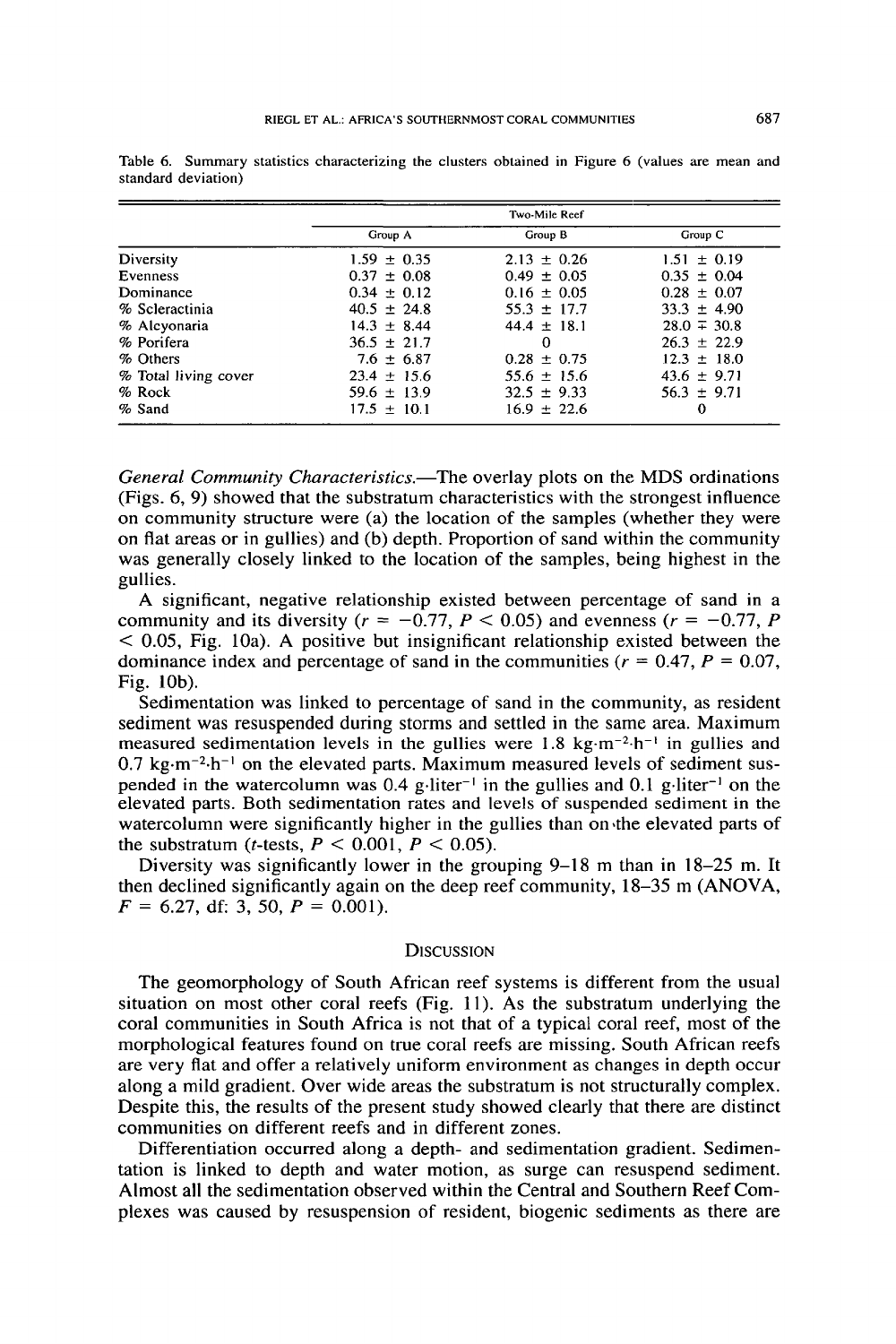BULLEflN OF MARINE SCIENCE, VOL. 56, NO.2, 1995



Figure 9. Relation of transect groups to general community and substrate characteristics. The clusters in the MDS plots are the same as in Figure 8. At each sample point a) the hexagons are proportional in diameter to average coral coverage. b) Circles proportional in diameter to the proportion of unoccupied hard substratum. c) Circle diameter proportional to the proportion of sand in each transect. d) Relation of groups to topography: Each line length symbolizes a particular geomorphological area from which the samples were taken. e) Line lengths indicate the depth of each sample.

no rivers importing any allochthonous sediments in this region. Strong sedimentation was not observed on the elevated parts of the reefs, where hardly any resident sediment was found. It was concentrated within the gullies, where water movement was channelled and able to resuspend the sand accumulated within these depressions.

Therefore, different coral communities existed in areas of high and low sedimentation (e.g., gullies versus high-lying, flat areas and ridges; Fig. 2). Low sedimentation "reef-top sub-communities" were always dominated by alcyonaceans (primarily *Lobophyton:* and *Sinularia),* while the high sedimentation "gully sub-communities" were mostly scleractinian dominated. It is likely that the ob-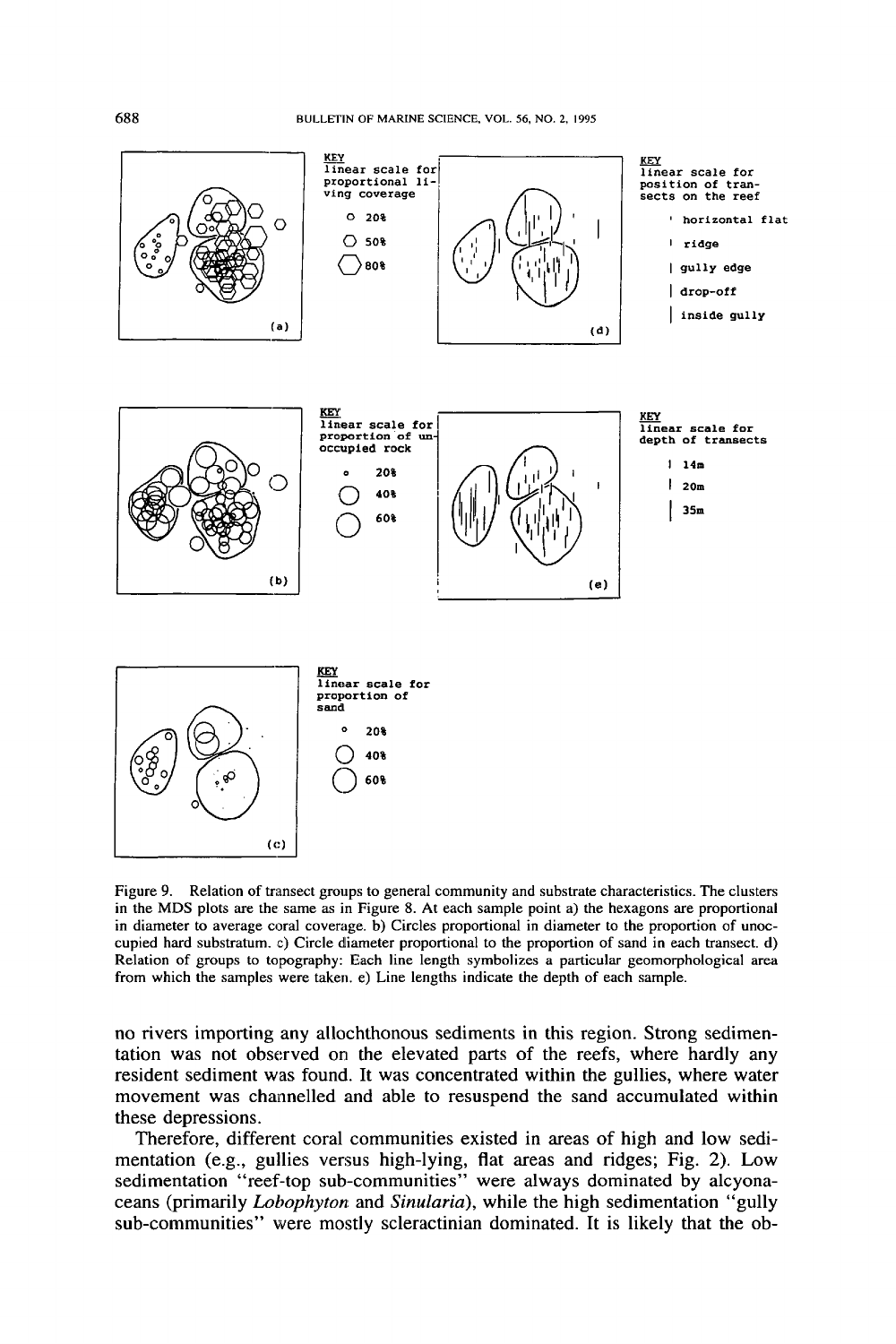

Figure 10. a, b. Correlation between the percentage of sand in the substratum within the subcommunities on all reefs and a) Shannon-Weaver diversity and evenness (dotted line and open squares: diversity, solid line and full triangles: evenness), b) Simpson's dominance index.

served preference of soft-corals for elevated areas with comparatively little sedimentation was due to them being unable to cope with long-term sedimentation. The lower diversity in gullies and areas subjected to high sedimentation suggested that only a limited number of species are able to cope with such conditions. Similar suggestions have been made by Oai (1991) to explain coral community structure in Taiwan.

Except on the deep reef, where corals did not dominate the community, light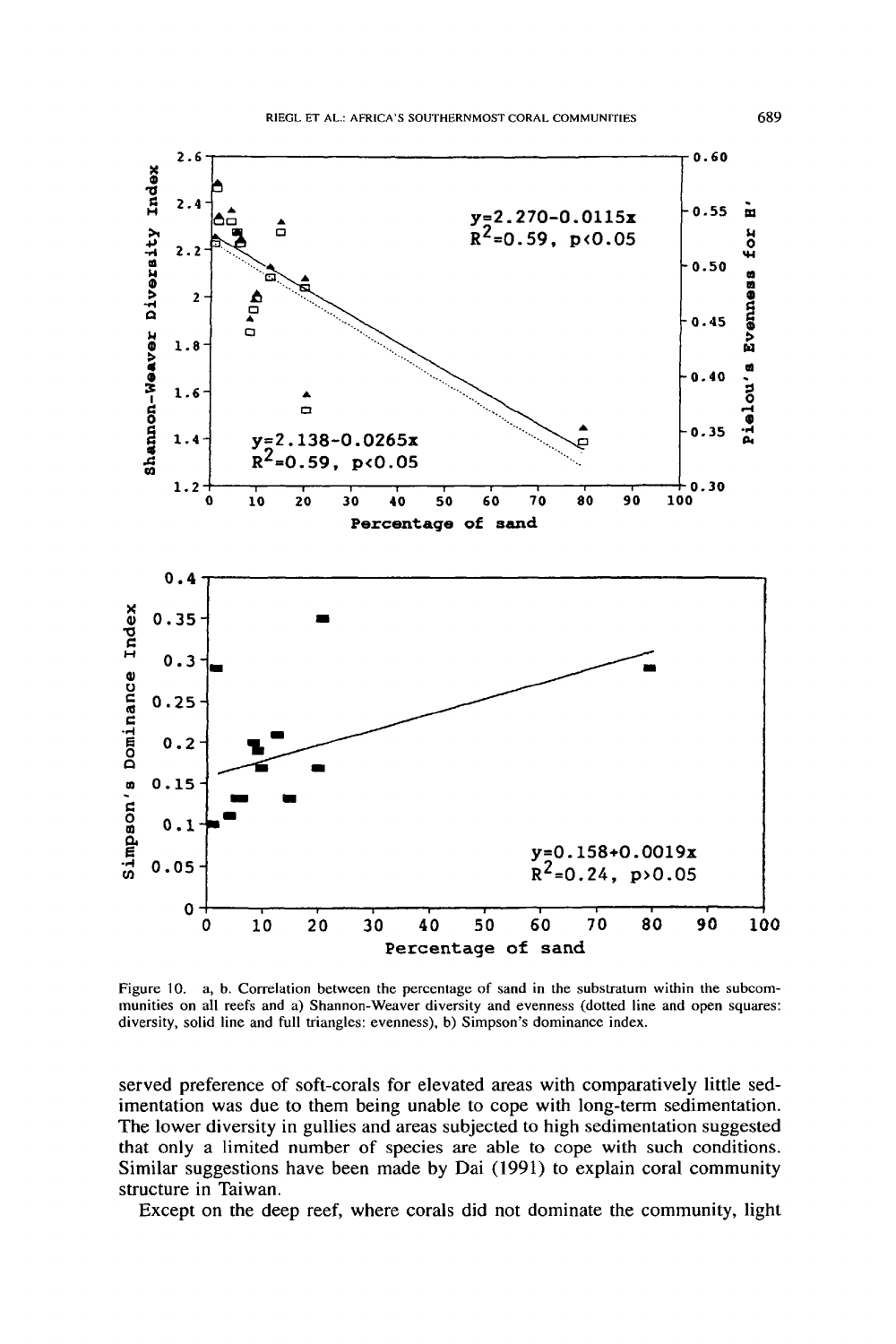#### a) typical coral rest

**bl Sout:hAfrican reef .VIIteaa**



Figure 11. Idealized diagrams illustrating the main differences between South African reef systems and typical coral reefs. Depths are not to scale. The community differentiation in Figure a) is a generalization condensed from literature (Loya, 1972; Sheppard, 1982; Done, 1982; Riegl and Velimirov, in press).

levels did not have a significant influence on coral communities. Coral coverage and average colony size were higher at around 20 m depth than in shallower areas. Beyond 25 m, however, coral cover rapidly dropped to give way to dominance by non-photosynthetic organisms, like sponges, ascidians and sea-fans.

In other coral reef areas, like the Great Barrier Reef (Potts et aI., 1985) and the Red Sea (Riegl and Velimirov, in press) coral size often increases up to a certain depth ("deep water gigantism," Hughes, 1984). One of the reasons why colony size increases in deeper water could be the relatively greater shelter from surge. This may also explain the distribution of the scleractinian genus *Acropora* on South African reefs. The only areas in which they dominated were in depths greater than 20 m. There, *Acropora austera* formed large, open arborescent colonies and the tabular *A. clathrata* dominated wide areas of reef. It is likely that these species are unable to survive on the shallower reefs as their shape would induce high drag and cause structural failure in high surge (Vogel, 1981). The dominant corals in the shallow areas were therefore massive (e.g., Faviidae), low branching (Pocilloporidae) or leathery (alcyonaceans).

According to Dai (1991), alcyonaceans suffer more damage in stormy seas than scleractinians in Taiwan. A similar situation was not observed in South Africa, where alcyonaceans dominated the very areas subjected to highest surge.

Some of the observed subcommunities coexisted within the same depth range and a fair amount of overlap occurred. The relative uniformity of the reef's bathymetry caused each community type to be repeatedly realized within its depth zone. Both in the shallow and the deep areas it was very apparent that gullies with "gully-subcommunities" repeatedly alternated with elevated parts of the substratum supporting "top-subcommunities."

#### **CONCLUSION**

South African coral communities are made up of typically Indo-Pacific coral species but do not form typical coral reefs and differentiate along gradients of water motion, sedimentation and light. Alcyonaceans dominated the areas of low sedimentation on the shallow reefs, while scleractinians with mostly massive growth form dominated the gullies, e.g., areas of high sedimentation. Branching